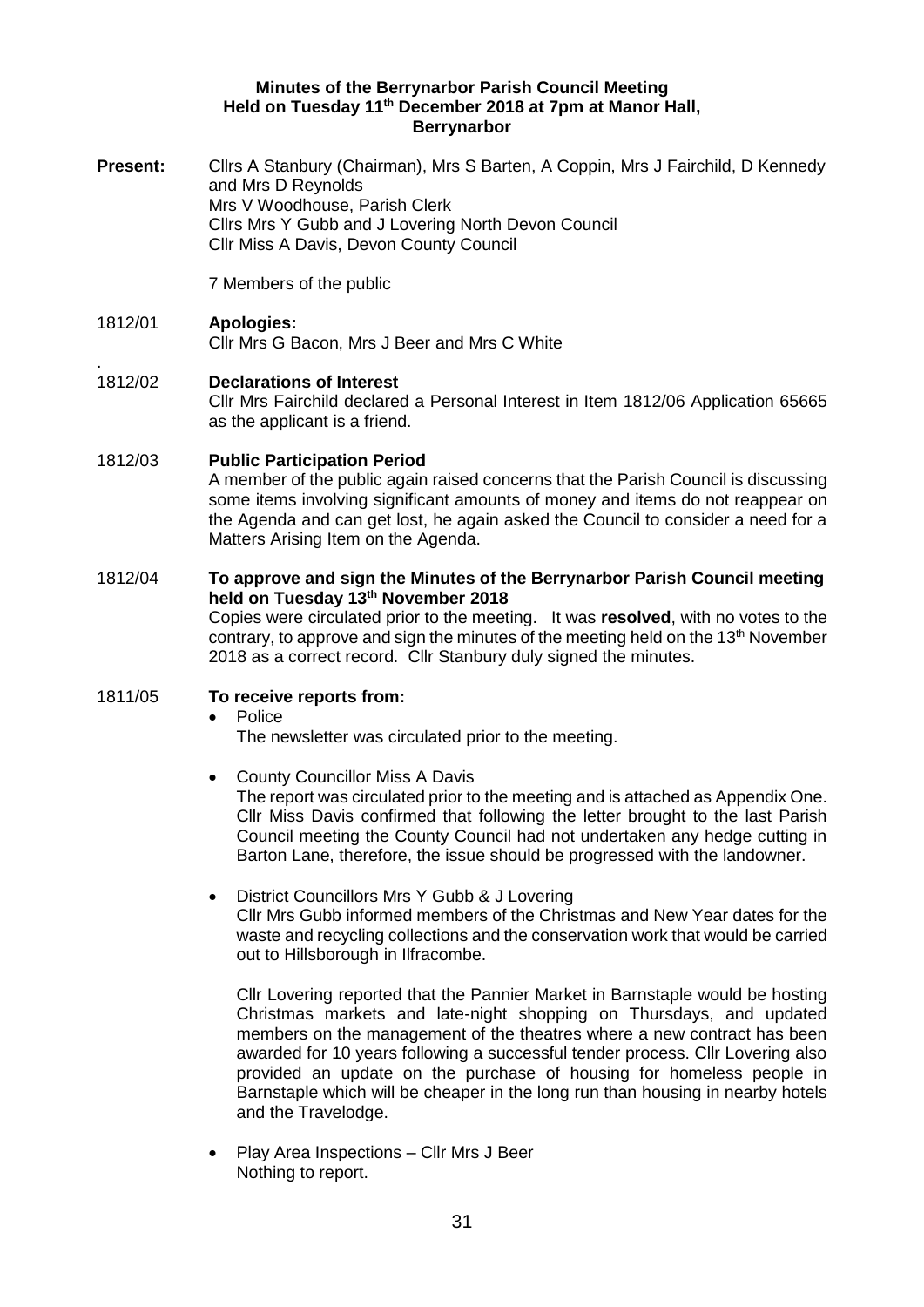• Manor Hall – Cllr J Fairchild

Cllr Mrs Fairchild reported that the Manor Hall is suffering from wet rot and works would be carried out in the New Year which may mean the closure of the hall for up to two weeks. Cllr Mrs Fairchild further reported that the fence between the Manor Hall and Play Area requires some repair work and it was agreed to investigate the ownership and responsibility for repairs to the fence.

- Footpaths Mrs J Fairchild Cllr Mrs Fairchild reported that the post on the footpath had been repaired.
- Dog Exercise Area Cllr Mrs White It was noted that the gate had been repaired, however, it would require replacement and quotations would be sought.
- Meetings/Events attended by Councillors/Clerk None.

### 1812/06 **Planning and Planning Correspondence** Planning Applications: to consider Planning Applications received to date.

**65665** Conversion of rural building to dwelling (amended plans) Location: Land off Bridswell Lane, Berrynarbor Applicant/Agent: Mr and Mrs Bowden

It was **resolved**, no votes to the contrary, to recommend APPROVAL.

Planning Decisions: The Planning Authority has given Approval for:

**64718** Retrospective application for extension and alterations to dwelling together with landscaping works at Oaklands, Newberry Close, Berrynarbor, Ilfracombe

**65674** Demolition of conservatory and erection of extension at Besshill, 14 Hagginton Hill, Berrynarbor, Ilfracombe

It was **resolved**, with no votes to the contrary, to note the above.

### 1812/07 **Matters to Note** (correspondence is available from the Clerk unless otherwise stated)

- Completion of Monthly Defibrillator report
- DALC November Newsletter
- ICO Renewal as a Data Controller
- Registration with ICO by Local Councillors (information enclosed for Cllrs)
- Correspondence from Devon & Cornwall Police relating to Parish Councillors Register of Interests (copy has already been circulated)
- Workplace Pensions Update
- Clerks & Councils Direct, November 18
- Correspondence received relating to the tree in the Recreation Field (copies have already been circulated)
- Thank you letter from Citizens Advice for donation
- Delay to erection of fencing in the Recreation Field due to weather conditions
- Submission of valid application for nomination of Asset of Community Value (copy enclosed for Cllrs)

It was **resolved**, with no votes to the contrary, to note the information.

1812/08 **To approve payments and receipts to date and receive budget review** The following payments were received: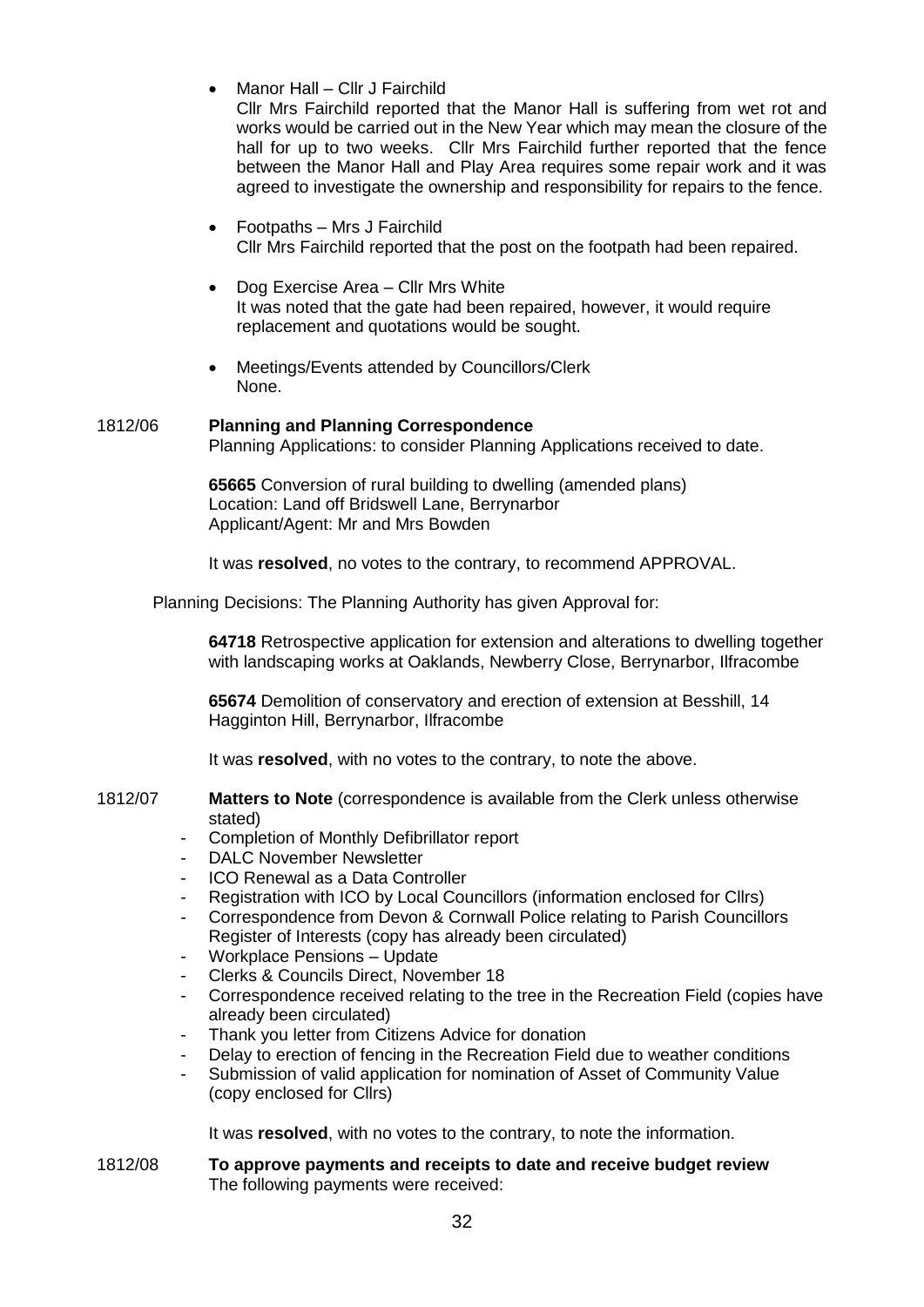|                                    |               | Payments 14 <sup>th</sup> November 2018 – 11 <sup>th</sup> December 2018 |         |
|------------------------------------|---------------|--------------------------------------------------------------------------|---------|
| <b>Clerk's December Salary</b>     | £310.10 (Net) |                                                                          |         |
| Expenses: Mileage                  |               | 11/12/2018 39 miles @ 0.45 =£17.55                                       |         |
| Printer Ink                        |               |                                                                          | £21.59  |
| Total:                             |               |                                                                          | £349.24 |
| <b>HMRC PAYE</b>                   |               |                                                                          | £77.40  |
| <b>Toilet Cleaning November</b>    |               |                                                                          | £100    |
| WesternWeb, set up encryption      |               |                                                                          | £90     |
| Leafwood, Christmas Tree           |               |                                                                          | £150    |
| Berrynarbor Manor Hall Trust       |               |                                                                          | £132    |
| Royal British Legion, Poppy Appeal |               |                                                                          | £50     |
| <b>Citizens Advice</b>             |               |                                                                          | £50     |
| <b>Payments total:</b>             |               |                                                                          | £998.64 |
|                                    |               | Receipts 14 <sup>th</sup> November 2018 – 11 <sup>th</sup> December 2018 |         |
|                                    |               |                                                                          |         |

Interest E0.74 **Receipts total: £0.74**

It was **resolved**, with no votes to the contrary, to approve the above payments and receipts.

1812/09 **To consider adding a members' secure area to the Council's website for circulation of documents including confidential documents**

Members considered adding a members' secure area to the Council website. It was noted that the website provider can set up a page on the website which is a secure area for the Clerk to upload documents in PDF format. Councillors will be given a password and username (the same for all Councillors) which can be changed at any time to access these documents. The secure area will enable the Clerk to disseminate documents, especially confidential documents, to the council in a controlled, password protected environment and help towards compliance with the General Data Protection Regulations. The cost for the setup of the page would be £90 + VAT.

It was **resolved**, with no votes to the contrary, to agree to adding a Members' secure area to the Council website.

### 1812/10 **To receive updated costings, delivery procedure and costs of installation for replacement of Bus shelter on A399**

Members were informed that the Council had agreed to the purchase of a "Heritage" wooden bus shelter, upon receiving the details for installation it was noted that the bus shelter would be supplied flat packed which would add a considerable cost to the installation and difficulties with liability should there be an issue following erection and installation. The Chairman raised concerns about the authenticity of the company and the shelter itself and asked members to consider the purchase of an "Eaton" wooden bus shelter from Littlethorpe which was exactly the same size and design as the "Heritage" but considerably cheaper to purchase, supplied ready made for installation and provided excellent customer service along with a five year anti-graffiti and fire warranty. It was noted that permission from Devon County Council to change the company supplying the shelter had been sought and quotations for installation received. It was **resolved**, with no votes to the contrary, to proceed with the purchase of an "Eaton" wooden bus shelter from Littlethorpe subject to the approval of Devon County Council and proceed with the cheapest most appropriate cost for installation.

## 1812/11 **To consider donation towards Berrynarbor Pre-school**

It was noted that the pre-school was still awaiting the return of its accounts and it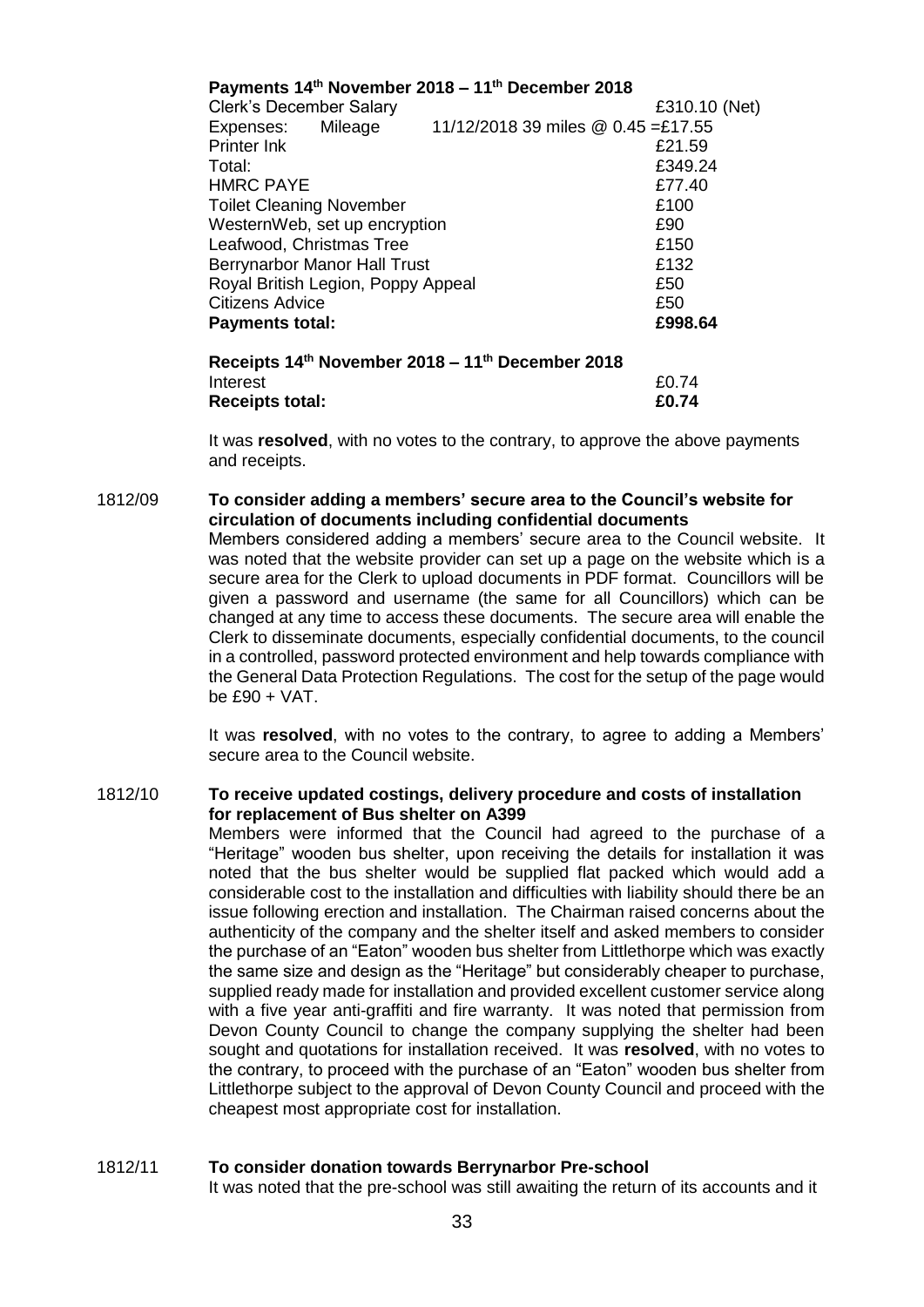was **resolved**, with no votes to the contrary, to defer consideration of the item.

1812/12 **To consider replacement of hand drier in the public toilets** (item requested by Cllr Mrs Fairchild) Members were informed that the hand drier was broken and were asked to consider a replacement.

> The Chairman suspended the meeting to pay thanks to the County and District Councillors and Clerk for their work and assistance over the last year and wish them a Happy Christmas and New Year.

Cllr Miss Davis left the meeting and did not return.

Members considered replacement of the hand drier and it was **resolved**, with no votes to the contrary, to replace the broken hand drier.

1812/13 **To receive further information on nomination of parish representation on the North Devon Coast AONB and consider nomination**

Members were informed that due to the response to join as parish representation there would be a selection process for those nominated by the Council. Members were pleased there was a good response and happy not to proceed with a nomination, however, it was agreed to request information and contact details on the chosen representation and request regular updates. Cllr Mrs Barten commented on the Night Sky policies and the importance of ensuring new buildings do not interrupt this.

#### 1812/14 **To consider draft budgets for 2019/2020, including proposals and costings for the car park and public toilets and consider precept for 2019/2020**

The information was circulated prior to the meeting. Members considered the proposed budgets including a budget which showed the necessary increase in the precept should the Council decide to take over the freehold of the public toilets and lease of the car park. It was noted that the adoption of these facilities would result in additional expenditure for maintenance, business rates etc, it was noted that the Government had announced that business rates would not be charged on public conveniences from April 2019, and removal of the grant funding for the public toilets (currently £700 per annum), although the District Council had indicated that this funding stream was likely to stop in the near future. NDC was proposing three years' worth of funding to support the adoption and this would mean an increase over the three years of approximately 7.9% each year representing a total increase of approximately 23.7%. Members felt that this was a significant increase and had agreed to consult the parish prior to proceeding, it was noted that the transfer process would be a lengthy process and unlikely to be completed by April 2019. It was therefore **resolved**, with no votes to the contrary, not to include these costs in the 2019/2020 budgets and precept and to look to hold a public consultation event early in 2019.

Members considered the expenditure and draft budgets for 2019/2020 and the increase in costs. It was noted that inflation was 2.7% as of November 2018 and it was **resolved**, with no votes to the contrary, to increase the precept in line with the inflation rate of 2.7% and to £16,477.18 for 2019/2020 the additional increase in running costs would be met from General Reserves.

It was **resolved** that under Section 1(2) of the Public Bodies (Admission to Meetings) Act 1960 that the public and press be excluded from the meeting for the following item as it involves the likely disclosure of confidential information.

Members of the public and Cllrs Mrs Gubb and Lovering left the meeting and did not